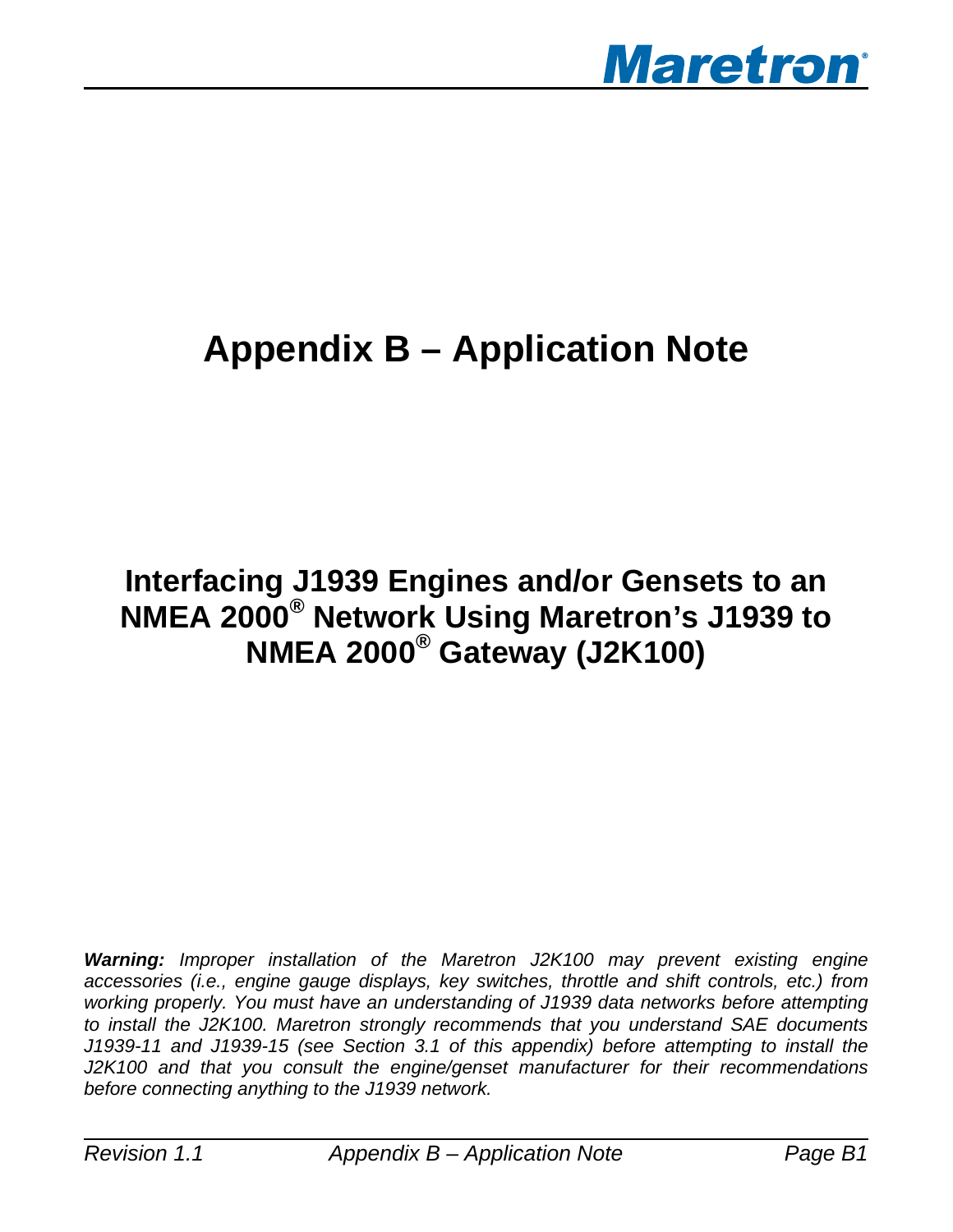## **Table of Contents**

| 2  NMEA 2000 <sup>®</sup> Network Basics ……………………………………………………………………………… B3 |  |
|----------------------------------------------------------------------------|--|
|                                                                            |  |
|                                                                            |  |
|                                                                            |  |
|                                                                            |  |
|                                                                            |  |
|                                                                            |  |
|                                                                            |  |
|                                                                            |  |
|                                                                            |  |

# **Table of Figures**

| Figure 7 – Two Engines/Gensets, No J1939 Network Installation Diagram B8      |  |
|-------------------------------------------------------------------------------|--|
| Figure 8 – Two Engines/Gensets, Single J1939 Network Installation Diagram  B9 |  |
| Figure 9 – Two Engines/Gensets, Dual J1939 Network Installation Diagram B10   |  |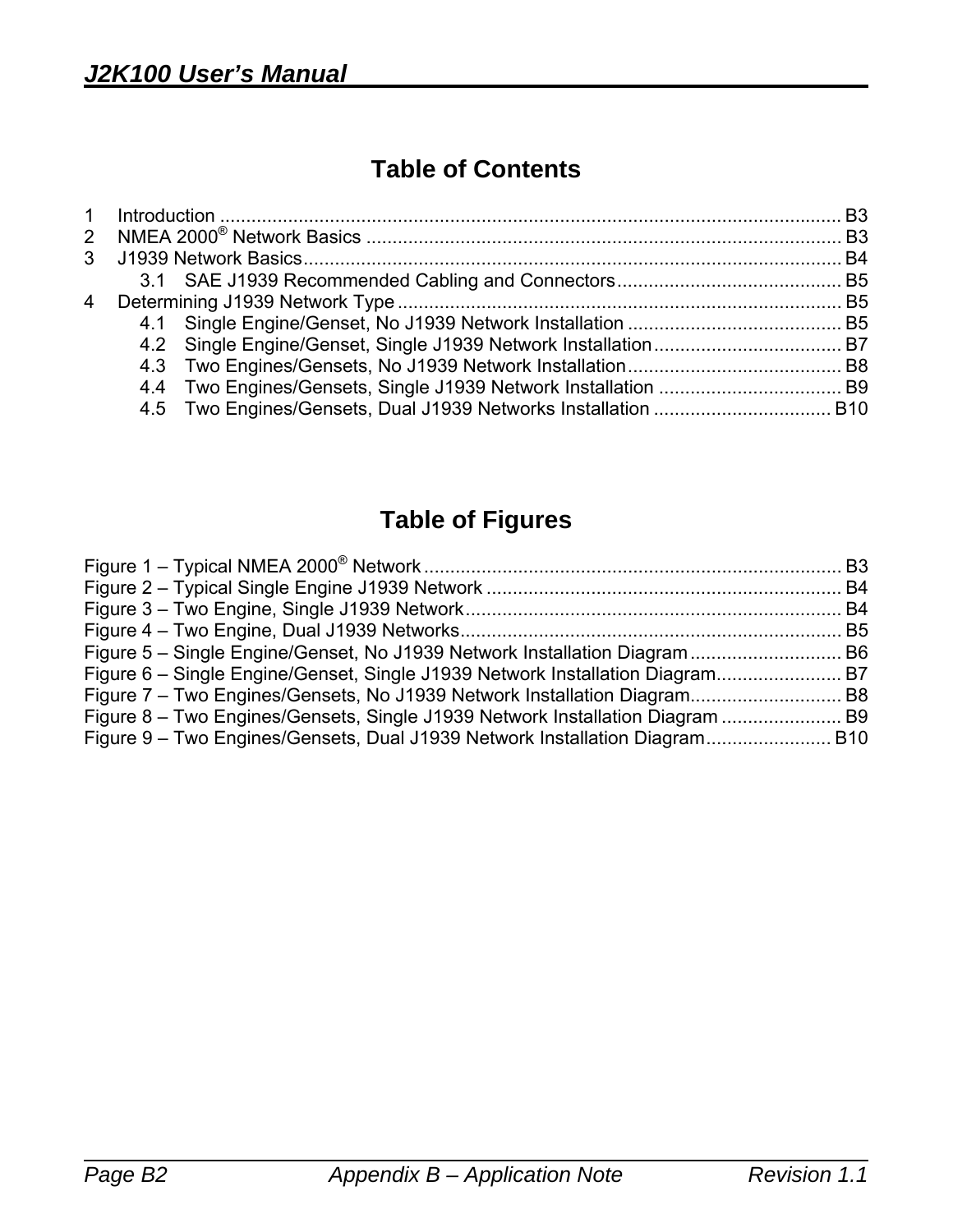

# **1 Introduction**

The Society of Automotive Engineers (SAE) has developed an electronic communication networking standard for the automotive industry called J1939, which is used on many larger diesels and some gasoline engines. Likewise, the National Marine Electronics Association (NMEA) has developed an electronic communication networking standard for the marine industry called NMEA 2000<sup>®</sup>, which is used for navigation information as well as other vessel data such as engine information. These two networks are now beginning to coincide more and more on vessels and Maretron has developed a gateway for bridging the two networks together via its J1939/NMEA 2000® gateway (J2K100). This application note provides a basic overview of the two networks and how the J2K100 is used to bridge engine and genset information from the J1939 network to an NMEA 2000® network.

# **2 NMEA 2000 Network Basics**

An NMEA 2000® network consists of two or more nodes (electronic boxes) interconnected together using NMEA 2000® approved cable and connectors. A typical NMEA 2000® network is shown in Figure 1.



*Figure 1 – Typical NMEA 2000® Network* 

The "trunk" or "backbone" (horizontal cable and connectors shown in Figure 1) usually runs stem to stern throughout the vessel with individual components connected as "drops" or "stubs" (vertical cable and connectors shown in Figure 1). NMEA 2000® networks can have as many as 50 drops throughout the vessel containing virtually any vessel information (engines, batteries, AC systems, tanks, rudder position, compass, GPS, depth, AIS data, etc.). Each end of the trunk or backbone is connected to a termination resistor (121 $\Omega$ ), which is used to terminate the line in its characteristic impedance to prevent reflections or ringing on the network. NMEA 2000<sup>®</sup> cables and connectors contain 5 conductors, two for power and ground (12Volts), two for data, and one for shielding.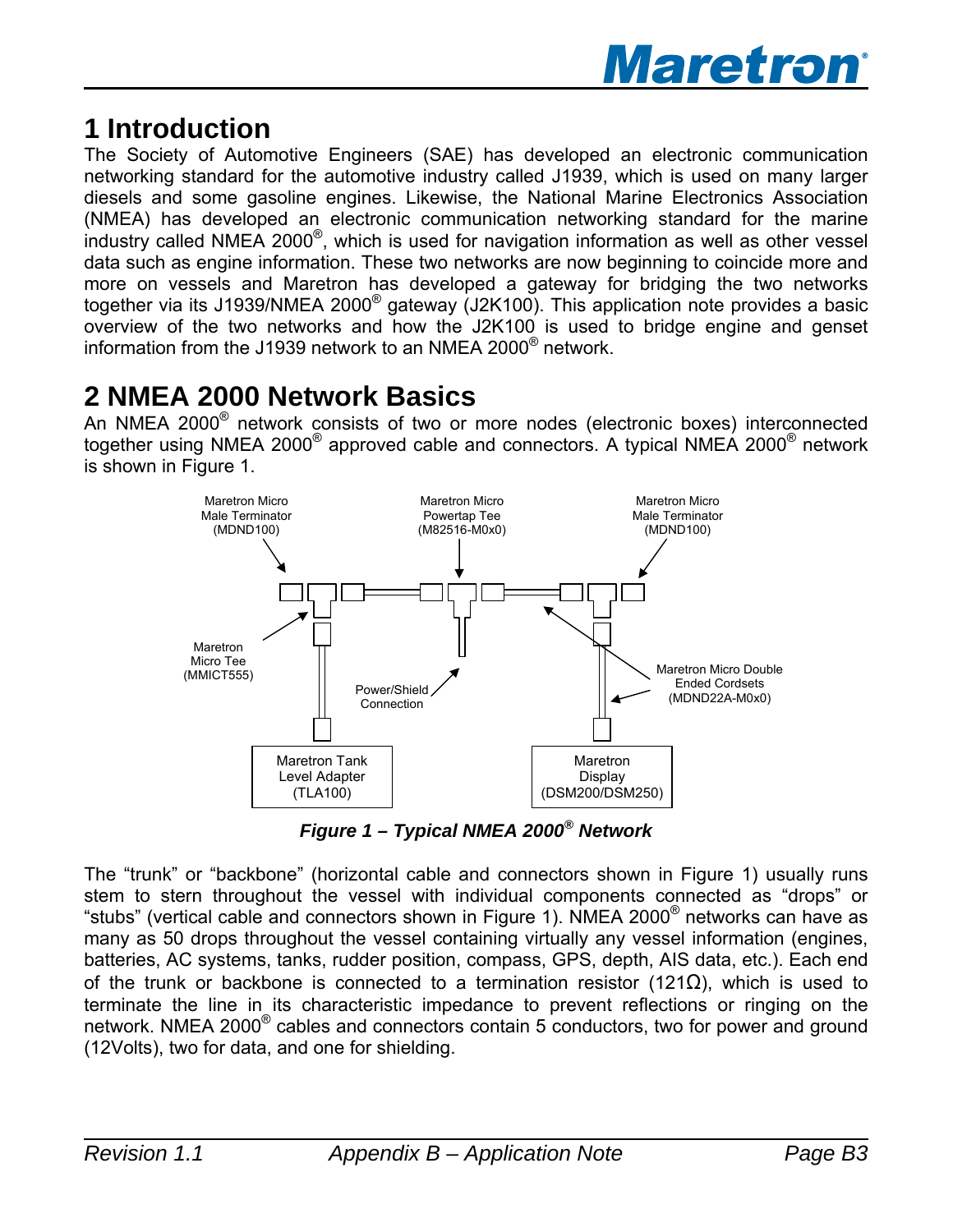# **3 J1939 Network Basics**

Like an NMEA 2000® network, a J1939 network is based on Controller Area Network (CAN) technology. A CAN network consists of two or more nodes, and for J1939 networks, they usually include one or more engines and the corresponding engine displays. In addition to the nodes or electronic boxes, a CAN network consists of the cabling system, which is used to interconnect the nodes. At both ends of the network are terminating resistors (121Ω) that are used to terminate the line in its characteristic impedance to prevent reflections or ringing on the network. J1939 is typically wired using twisted pair for the two data lines. Figure 2 shows a typical J1939 network with a single engine and a single display.



*Figure 2 - Typical Single Engine J1939 Network*

Another example showing a two engine, single J1939 network is given below in Figure 3.



*Figure 3 – Two Engine, Single J1939 Network* 

The two engine, single J1939 network shown in Figure 3 requires the individual engines to use different source addresses so that the display can distinguish which data packets or messages are associated with which engine (J1939 and NMEA 2000® refer to the messages as Parameter Group Numbers or PGNs). Usually, but not always, the port engine is assigned to address 0 while the starboard engine is assigned to address 1 by the engine manufacturer.

Another example showing two engines with, dual J1939 networks is given below in Figure 4.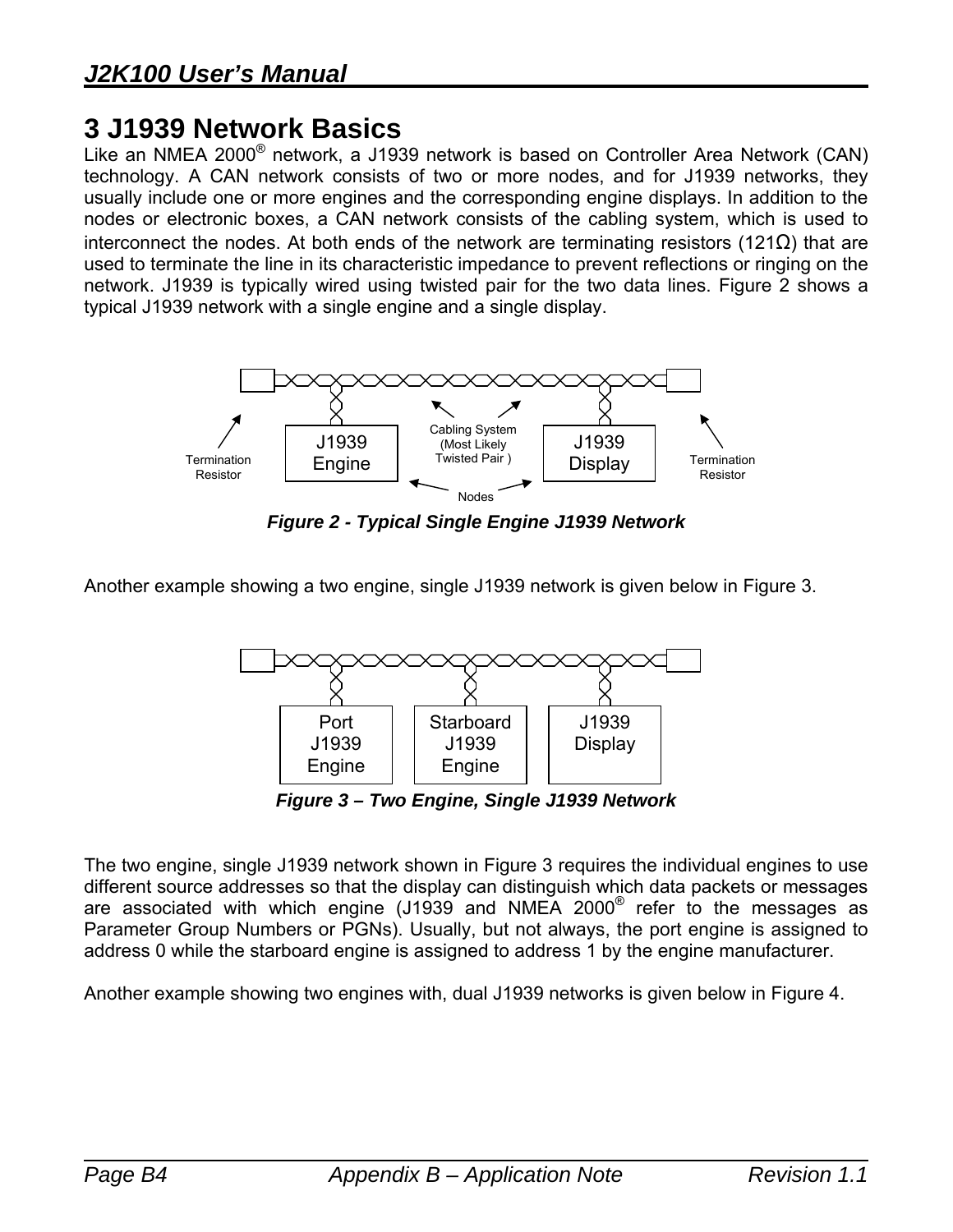



Unlike the single J1939 network shown in Figure 3, the dual J1939 network scheme shown in Figure 4 does not require the engines to have unique J1939 addresses. This is because the display can determine which messages or PGNs are from which engine by the physical connection on the display unit. In this scheme, each engine usually uses a source address of zero (0).

#### **3.1 SAE J1939 Recommended Cabling and Connectors**

Maretron highly recommends that you purchase and understand two documents published by SAE, which describe the recommended cables and connectors used for J1939 networks (approximately \$100). These documents (J1939-11 and J1939-15) provide important information for cabling and connectors used to interconnect the J2K100 with the J1939 network. You can find these documents at the following web page:

http://www.sae.org/standardsdev/groundvehicle/j1939a.htm

Deutsch Industrial Products Division is a supplier of J1939 connectors; their catalog can be found at the following link:

http://www.deutschipd.com/cans.pdf

## **4 Determining J1939 Network Type**

Before installing Maretron's J2K100, it is imperative to understand the type of J1939 network you are dealing with, which may be one of the following:

- 1. Single Engine/Genset, No Existing J1939 Network
- 2. Single Engine/Genset, Single J1939 Network (Figure 2)
- 3. Two Engines/Gensets, No Existing J1939 Network
- 4. Two Engines/Gensets, Single J1939 Network (Figure 3)
- 5. Two Engines/Gensets, Dual J1939 Networks (Figure 4)

#### **4.1 Single Engine/Genset, No Existing J1939 Network Installation**

Although an engine or genset may have a J1939 interface, a particular installation may not have an existing J1939 network because no other device is connected. In this case, it will be necessary to build a J1939 network to interconnect the engine/genset with the Maretron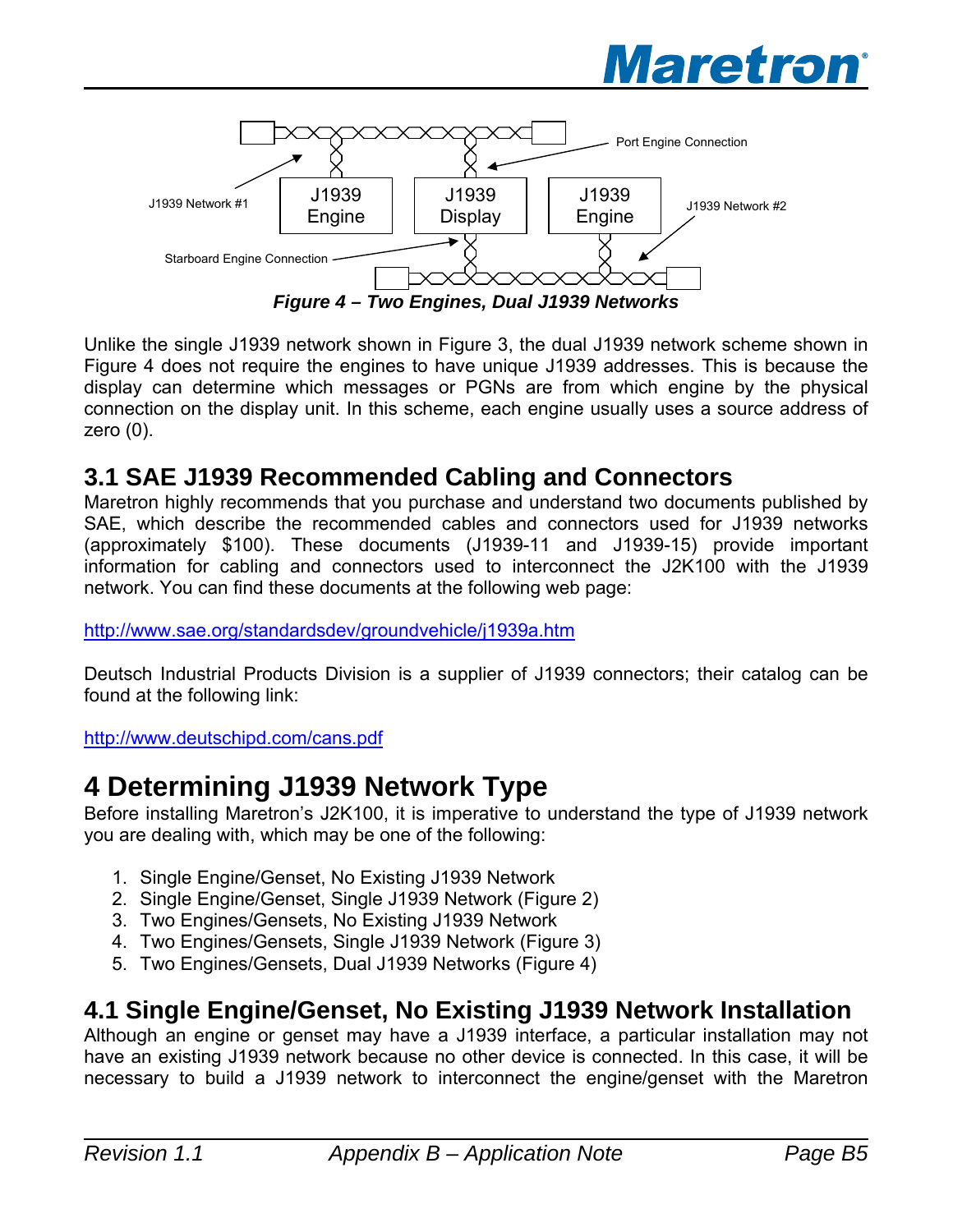J2K100 gateway, which can be done using NMEA 2000 $^{\circ}$  cable and connectors. Figure 5 shows how to build a J1939 network using Maretron NMEA 2000<sup>®</sup> cable and connectors.



*Figure 5 – Single Engine/Genset, No J1939 Network Installation Diagram* 

Although not required, this example mostly uses NMEA 2000 $^{\circ}$  cable and connectors for the J1939 network. This is convenient because the network components are readily available and easily plugged together. Notice that there is no powertap in the J1939 network and this is because the J1939 engine/genset and J2K100 receive their power independent of the J1939 network. An alternative to building the J1939 network with NMEA 2000 $^{\circ}$  approved cabling is to use SAE recommended cabling and connectors (see Section 3.1).

For illustration purposes, the J1939 network in Figure 5 shows the engine drop or stub (i.e., connection between engine/genset and the Maretron tee) as a two wire or twisted pair cable. The network wiring actually requires three wires: two CAN bus signals (usually designated CAN-H and CAN-L, usually yellow and green respectively), and a ground used as a reference (usually designated as CAN-SHLD). Refer to SAE J1939-11 and J1939-15 for recommended practices in connecting CAN-H, CAN-L, and CAN-SHLD.

After completing the physical connections, you will need to configure the J2K100 so it responds to the appropriate J1939 address. Most single engine installs have the J1939 address set to 0, but not always, so check with the engine manufacturer and use a Maretron NMEA 2000® display (DSM200/DSM250) to program the J2K100 with the corresponding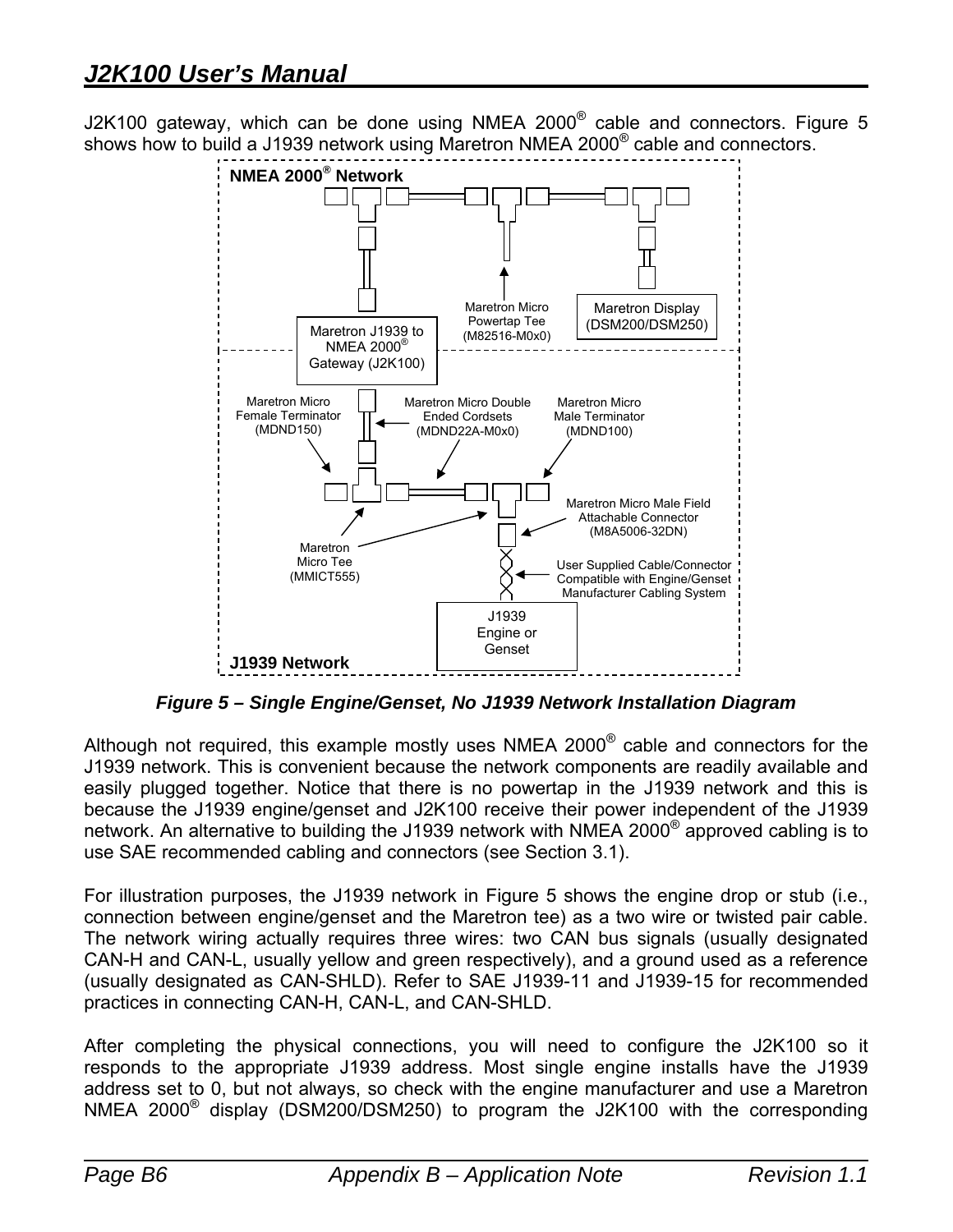

J1939 address. On the NMEA 2000 $^{\circ}$  side, most single engine displays are looking for the NMEA 2000® instance to be set to 0. Again, you can use a Maretron display to program the appropriate NMEA 2000® instance. Refer to the *J2K100 User's Manual* (Section 2.5) for a description of configuring a J2K100.

#### **4.2 Single Engine/Genset, Single J1939 Network Installation**

Figure 6 shows a single engine/genset, single J1939 network installation diagram. This type of system already has a working J1939 network so there is no need to build the entire J1939 network as described in Section 4.1.



*Figure 6 – Single Engine/Genset, Single J1939 Network Installation Diagram* 

This configuration requires an additional drop or stub from the J1939 trunk or backbone to the Maretron J2K100. You should follow the engine/genset manufacturer's instructions for adding the drop, which are generally specified to be 1 meter or less in length.

For illustration purposes, the J1939 network in Figure 6 shows the J2K100 drop or stub (i.e., connection between J1939 network and Maretron J2K100) as a two wire or twisted pair cable. The network wiring actually requires three wires: two CAN bus signals (usually designated CAN-H and CAN-L, usually yellow and green respectively), and a ground used as a reference (usually designated as CAN-SHLD). Refer to SAE J1939-11 and J1939-15 for recommended practices in connecting CAN-H, CAN-L, and CAN-SHLD.

After completing the physical connections, you will need to configure the J2K100 so it responds to the appropriate J1939 address. Most single engine installs have the J1939 address set to 0, but not always, so check with the engine manufacturer and use a Maretron NMEA 2000® display (DSM200/DSM250) to program the J2K100 with the corresponding J1939 address. On the NMEA 2000 $^{\circ}$  side, most single engine displays are looking for the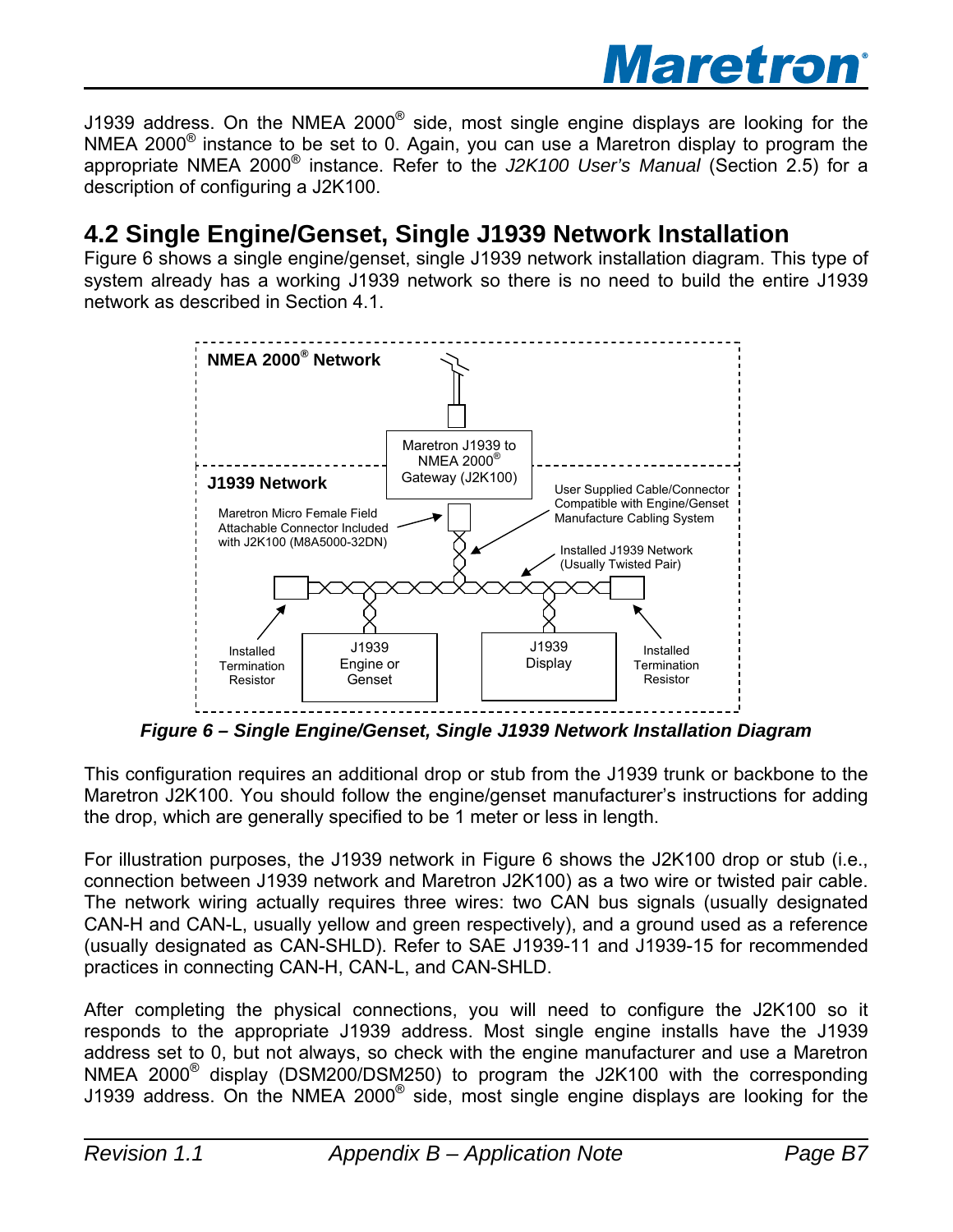NMEA 2000<sup>®</sup> instance to be set to 0. Again, you can use a Maretron display to program the appropriate NMEA 2000® instance. Refer to the *J2K100 User's Manual* (Section 2.5) for a detailed of configuring a J2K100.

#### **4.3 Two Engines/Gensets, No Existing J1939 Network Installation**

Although an engine or genset may have a J1939 interface, a particular installation may not have a J1939 network because no other device is connected. In this case, it will be necessary to build a J1939 network to interconnect the engine/genset with the Maretron J2K100 gateway, which can be done using NMEA 2000<sup>®</sup> cable and connectors. Figure 7 shows how to build a J1939 network using Maretron NMEA 2000® cable and connectors.



*Figure 7 – Two Engines/Gensets, No J1939 Network Installation Diagram* 

Although not required, this example mostly uses NMEA 2000 $^{\circ}$  cable and connectors for the J1939 network. This is convenient because the network components are readily available and easily plugged together. Notice that there is no powertap in the J1939 network and this is because the J1939 engine/genset and J2K100 receive their power independent of the J1939 network. An alternative to building the J1939 network with NMEA 2000® approved cabling is to use SAE recommended cabling and connectors (see Section 3.1).

For illustration purposes, the J1939 network in Figure 5 shows the engine drops or stubs (i.e., connections between engines/gensets and the Maretron tees) as a two wire or twisted pair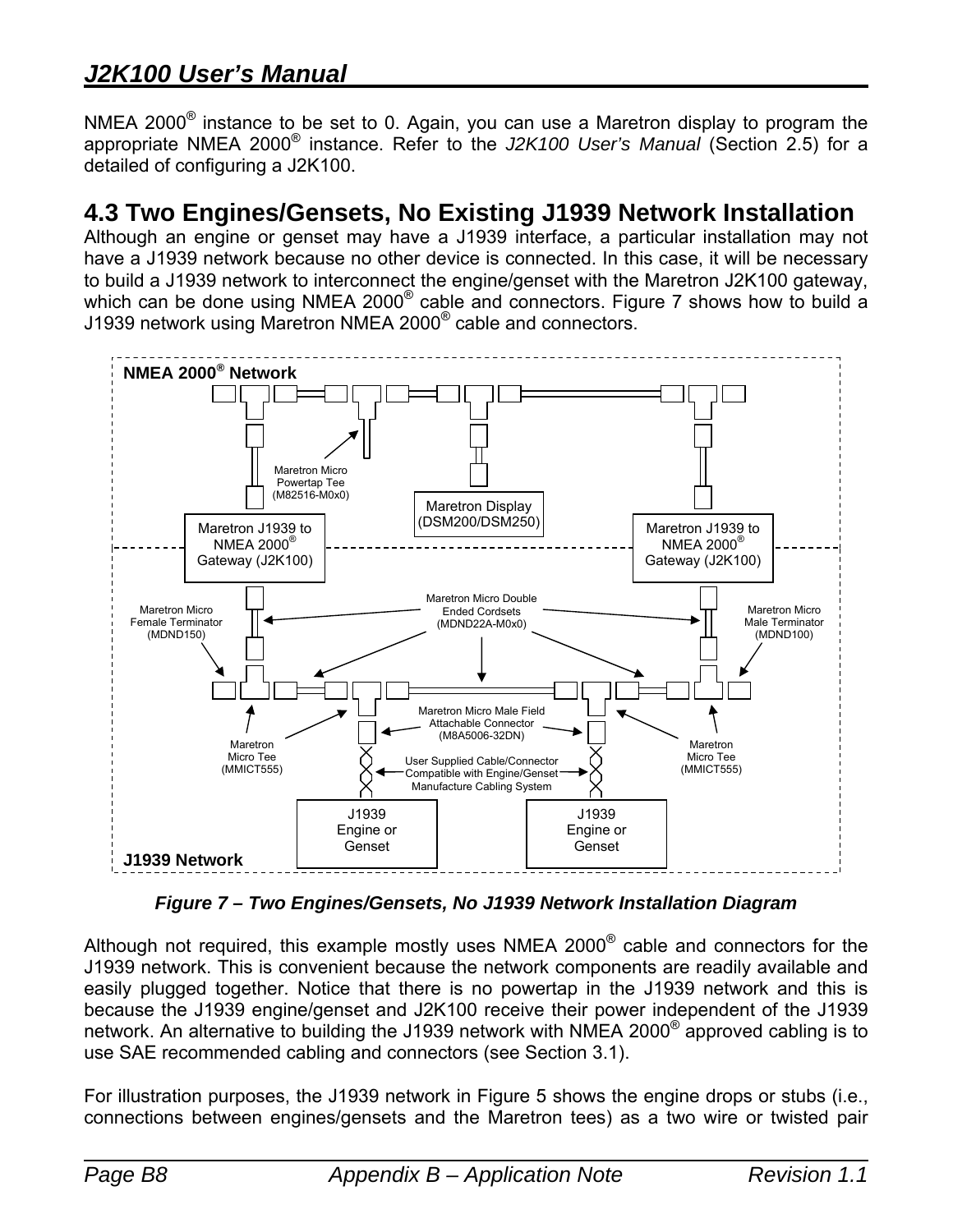

cable. The network wiring actually requires three wires, two CAN bus signals (usually designated CAN-H and CAN-L, usually yellow and green respectively) and a ground used as a reference (usually designated as CAN-SHLD). Refer to SAE J1939-11 and J1939-15 for recommended practices in connecting CAN-H, CAN-L, and CAN-SHLD.

The diagram in Figure 7 requires that the J1939 engines/gensets have unique J1939 addresses, otherwise the J2K100s won't be able to distinguish which messages or PGNs are from which engine. Check with the engine manufacturer to be sure that the J1939 interfaces on the engines/gensets have been set to different addresses. If the engines/gensets have the same address and the engine manufacturer is unable program unique addresses, you will need to build two separate J1939 networks similar to the diagram shown in Figure 9.

After completing the physical connections, you will need to configure the J2K100's so they respond to the appropriate J1939 engines/gensets. Most dual engine installs have the port engine J1939 address set to 0 and the starboard engine J1939 address set to 1, but not always, so check with the engine manufacturer and use a Maretron NMEA 2000® display (DSM200/DSM250) to program the J2K100s with the corresponding J1939 address. On the NMEA 2000 $^{\circ}$  side, most dual engine displays are looking for the NMEA 2000 $^{\circ}$  instance to be set to 0 for the port engine and the NMEA 2000 instance set to 1 for the starboard engine. Again, you can use a Maretron display to program the appropriate NMEA 2000 $^{\circ}$  instances. Refer to the *J2K100 User's Manual* (Section 2.5) for a description of configuring a J2K100.

### **4.4 Two Engines/Gensets, Single J1939 Network Installation**

Figure 8 shows a two engines/gensets, single J1939 network installation diagram.



*Figure 8 – Two Engines/Gensets, Single J1939 Network Installation Diagram*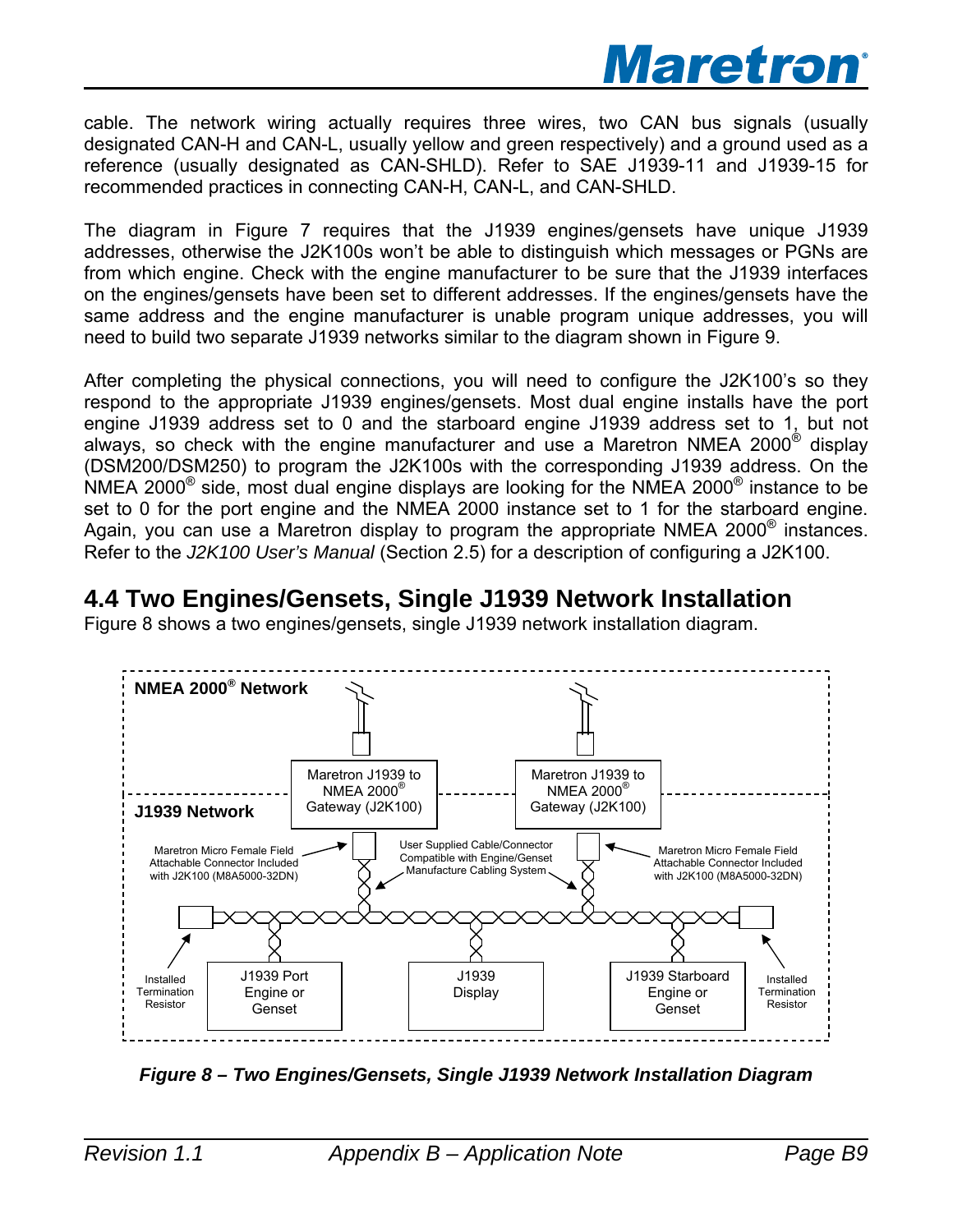## *J2K100 User's Manual*

This configuration requires two additional drops or stubs from the J1939 trunk or backbone to the Maretron J2K100s. You should follow the engine/genset manufacturer's instructions for adding the drop, which are generally specified to be 1 meter or less in length.

For illustration purposes, the J1939 network in Figure 8 shows the J2K100 drops or stubs (i.e., connection between J1939 network and Maretron J2K100s) as a two wire or twisted pair cable. The network wiring actually requires three wires, two CAN bus signals (usually designated CAN-H and CAN-L, usually yellow and green respectively) and a ground used as a reference (usually designated as CAN-SHLD). Refer to SAE J1939-11 and J1939-15 for recommended practices in connecting CAN-H, CAN-L, and CAN-SHLD.

After completing the physical connections, you will need to configure the J2K100's so they respond to the appropriate J1939 engines/gensets. Most dual engine installs have the port engine J1939 address set to 0 and the starboard engine J1939 address set to 1, but not always, so check with the engine manufacturer and use a Maretron NMEA 2000® display (DSM200/DSM250) to program the J2K100s with the corresponding J1939 address. On the NMEA 2000 $^{\circ}$  side, most dual engine displays are looking for the NMEA 2000 $^{\circ}$  instance to be set to 0 for the port engine and the NMEA 2000 instance set to 1 for the starboard engine. Again, you can use a Maretron display to program the appropriate NMEA 2000<sup>®</sup> instances. Refer to the *J2K100 User's Manual* (Section 2.5) for a description of configuring a J2K100.

### **4.5 Two Engines/Gensets, Dual J1939 Network Installation**



Figure 9 shows a two engines/gensets, dual J1939 network installation diagram.

*Figure 9 – Two Engines/Gensets, Dual J1939 Network Installation Diagram*